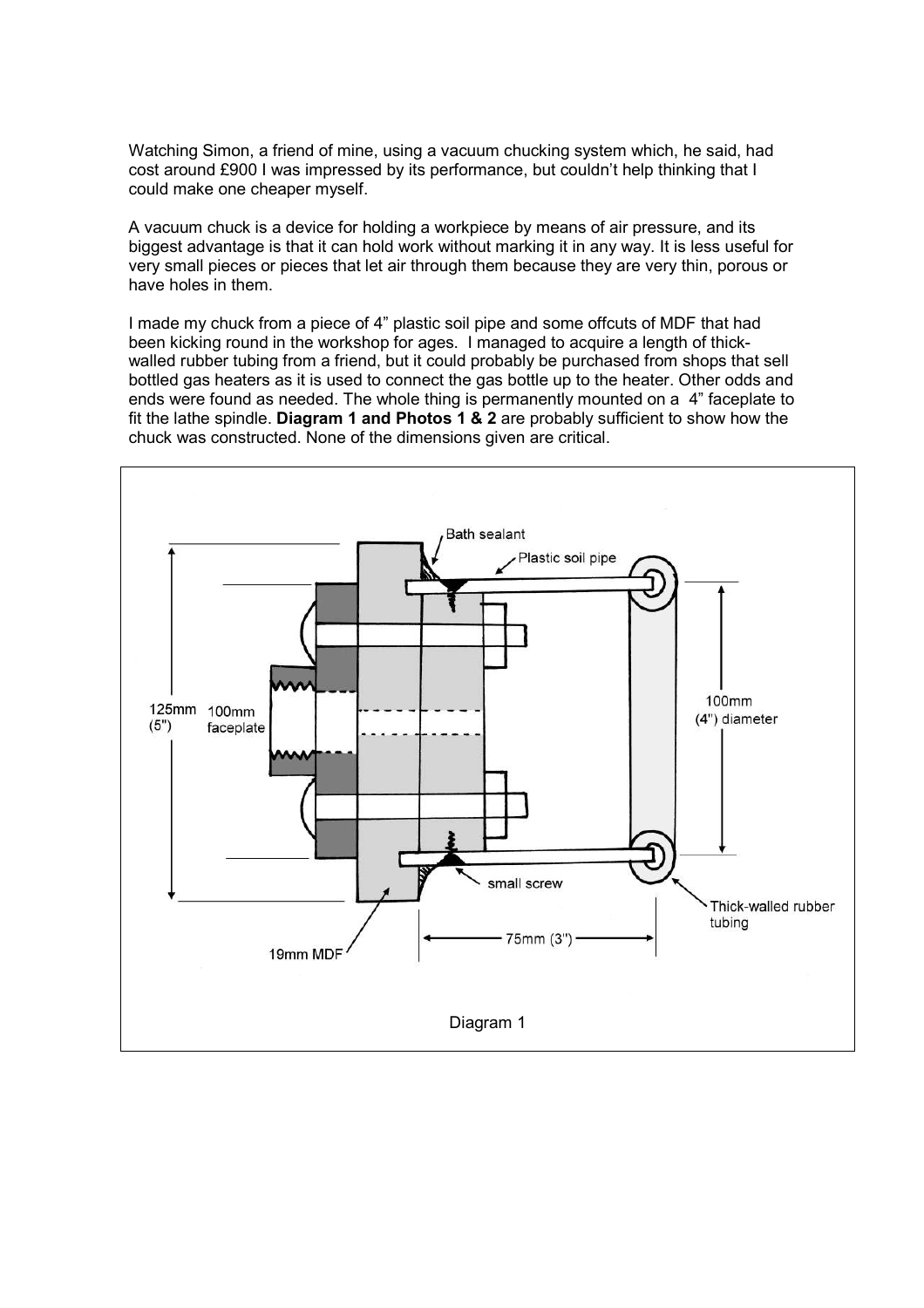

It is important to cut the ends of the plastic soil pipe cleanly and square to the sides. To mark the pipe for cutting, wrap a sheet of newspaper around the pipe making sure the edges of the paper line up where they overlap. Use this edge to mark a line around the pipe, and cut to it carefully.

As the chuck was constructed, bath sealant was smeared between the layers of MDF and between them and the faceplate. A liberal amount was put in the bolt holes to seal them as the bolts were tightened. The same sealant was put in the groove before the tube was pushed in. Four evenly spaced screws were used to secure the plastic pipe in place, and more sealant was used outside and inside around this joint. Put the chuck on the lathe and, with the lathe on, check that the front edge of the pipe is rotating truly. If not, true it up with a sharp gouge before fitting the rubber seal.

The most critical part of the chuck is the rubber tubing on the open end. To make a good, air-tight seal with the workpiece, you need something which is firm but flexible enough to conform to any slight variations in the surface of the workpiece. I experimented with all sorts of possible materials before I hit on the idea of using rubber tubing. It's been in use for three years now and still performs perfectly.

To make the rubber seal, measure the diameter of the soil pipe and use this to calculate the circumference of the pipe

## Circumference =  $3.142$  x diameter

Cut this length of rubber tubing, taking care to get neat, straight cuts at the ends. Bend the tube round and superglue the ends together to make a ring. Superglue bonds rubber wonderfully well and will make a good strong joint. When the glue is set, lay the rubber ring flat and use a craft knife to cut vertically through the top surface into the central hole in the tube. Push the end of the soil pipe into this cut. When you do this the cut edges of the tube will 'splay out' a little, and I filled the resulting groove with thick superglue and left it to set hard. The whole assembly, except the rubber ring, was then painted with several coats of 'Hammerite' paint to seal the MDF which is much more porous than you might imagine (Photo 3).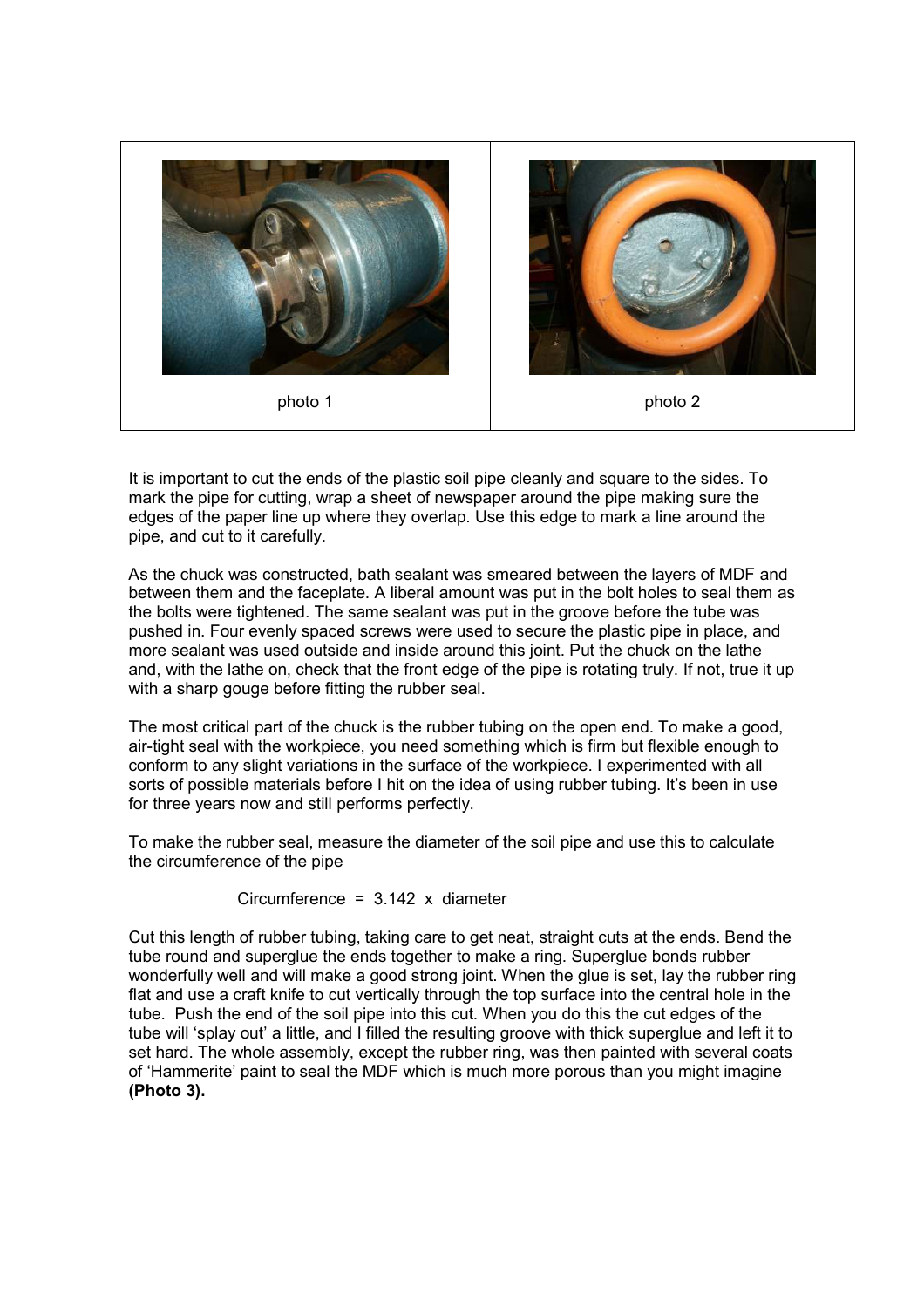

To explain how the chuck works, a little science is necessary. Air pressure is the weight of all the tiny air molecules in the atmosphere above us. At sea-level this adds up to almost exactly 15 pounds weight on every square inch of surface i.e. 15lb/in<sup>2</sup>. It gets less if we climb a mountain, because there is less air weighing down on us, and it increases if we go down a mineshaft because there is more. At 15 $b/n<sup>2</sup>$  the total air pressure on our bodies adds up to several tons, but it doesn't squash us because the air inside our bodies exerts an equal pressure outwards and balances everything up. We remain blissfully unaware

of the immense forces acting on our bodies all the time.

A vacuum chuck allows the air to be removed from one side of the workpiece so that the air pressure on the other side has nothing to counteract it. In a perfect situation this would result in a force of 15lb weight on every square inch of the unbalanced surface. (Diagram 2)

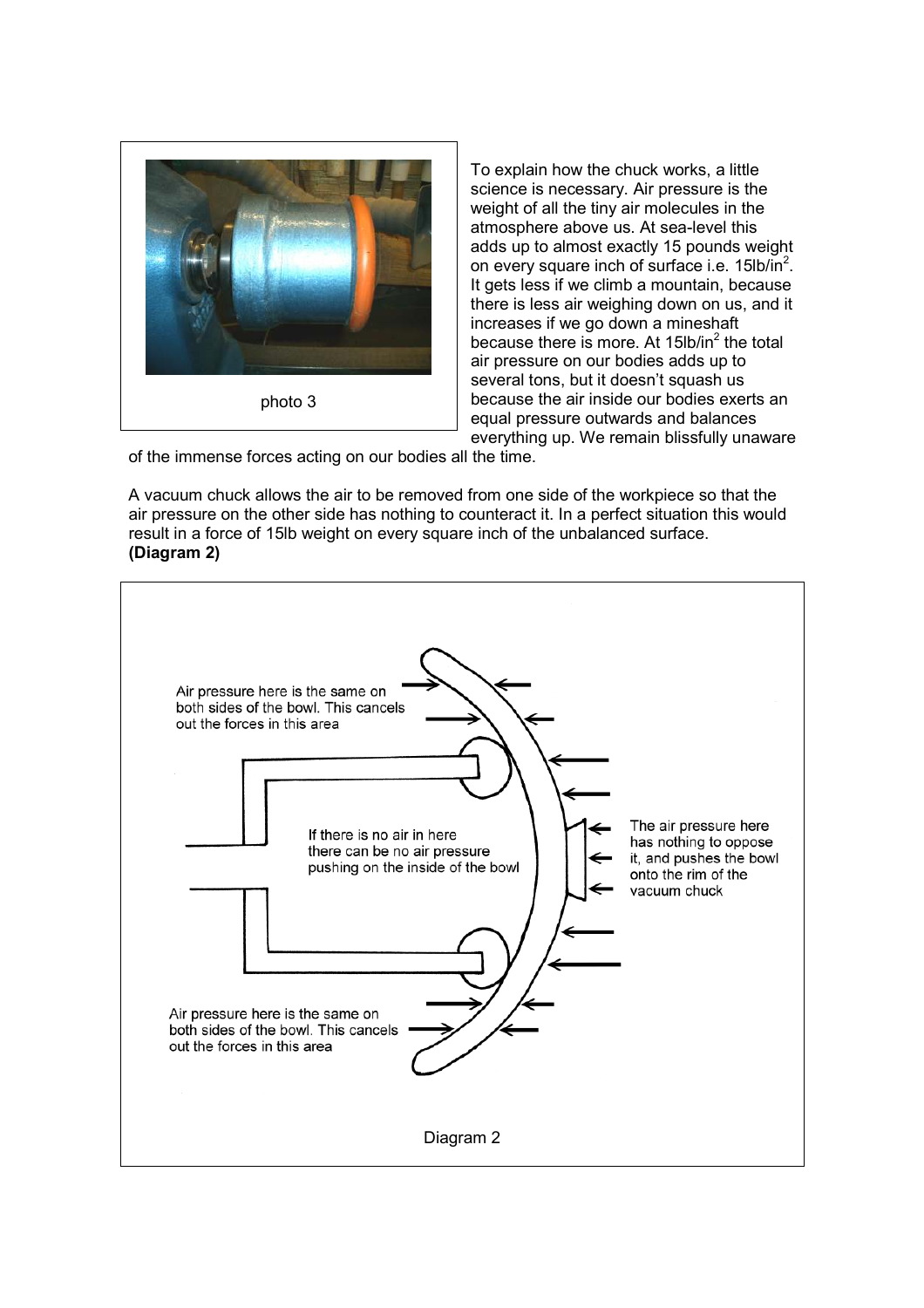Note that it is only the part of the workpiece which is over the chuck opening that has a force acting on it. The total force on the workpiece depends on the area of the chuck opening.

Well, that's the science lesson over, now for the maths. My chuck was made from a piece of 4" diameter soil pipe. The cross-sectional area of a pipe is

Area = 
$$
3.142 \times (radius)^2
$$

For a 4" diameter (2" radius) pipe, this shows the area is 12.6 square inches.

At 15lb/in<sup>2</sup> the maximum force on the surface would be

$$
Force = 15 \times 12.6 \text{ lb} = 189 \text{ lb}
$$

Unfortunately this is only true if you can create a perfect vacuum inside the chuck and this is unlikely to be the case. With the pump I have I can achieve a little over 70% vacuum, so the force on my workpiece is only 70% of 189 lb, i.e. only 132lb.

Only 132lb? That's over a hundredweight holding the workpiece in place – more than adequate for most tasks!

Earlier I said that the chuck is less useful for small pieces. Obviously the workpiece must be big enough to cover the open end of the chuck. A small workpiece therefore requires a small chuck. Imagine a chuck only two inches in diameter. Without going through all the arithmetic again, the force holding the workpiece in place is now only 33lb. Although I've never used such a small chuck, I can't help wondering how well this much smaller force would hold a workpiece. Conversely a bigger chuck gives a bigger holding force. A 6" diameter chuck has a holding force of around 300lb – getting on for three hundredweight. Again, I've no first-hand experience of such a large chuck, but wonder if there is a danger of overdoing it.



To make any use of the vacuum chuck you must have some means of producing the vacuum inside it.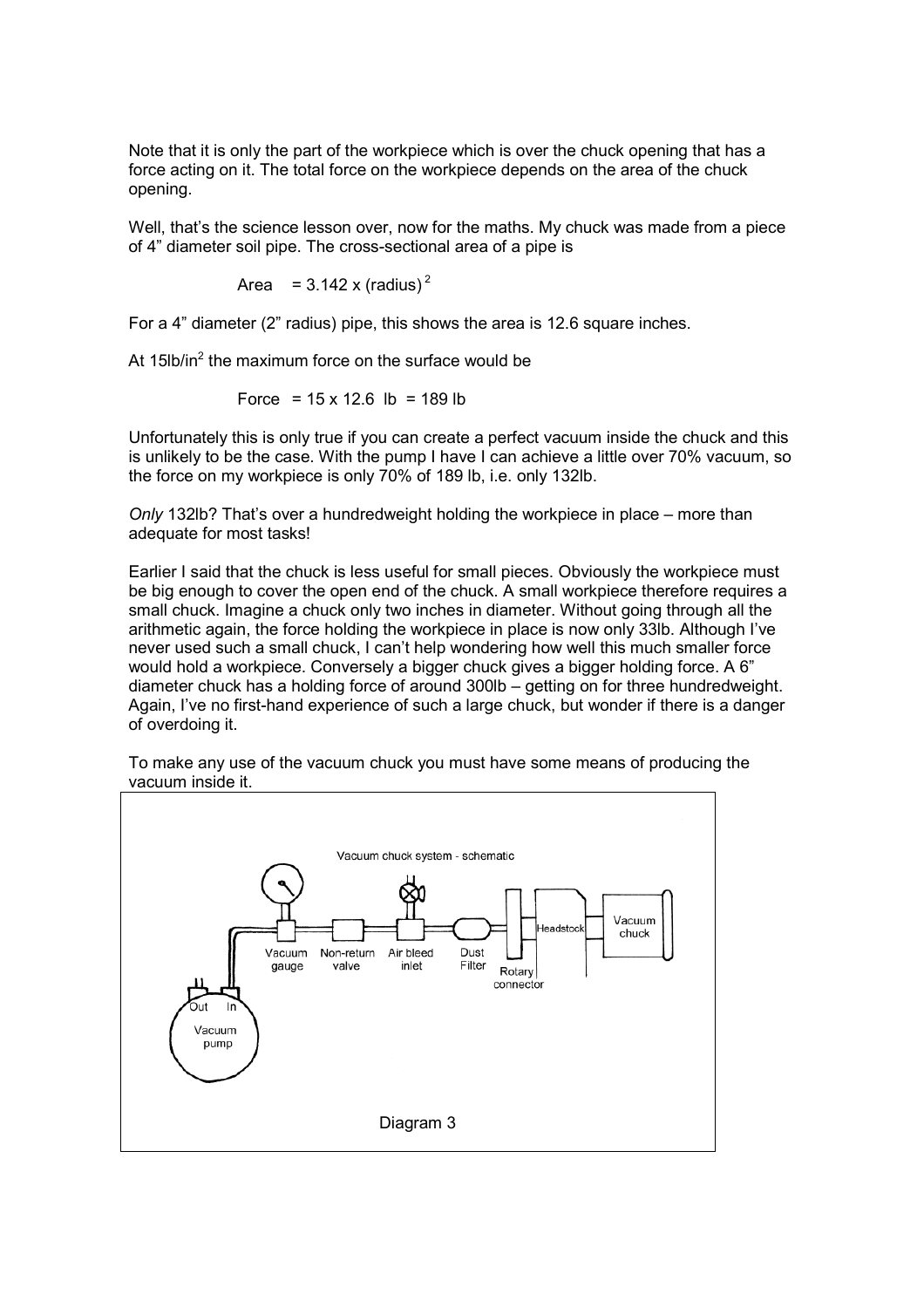Diagram 3 shows the layout in principle but when I actually put it together I 'folded' it to make it smaller and neater (Photo 4).



 Most of the system is straightforward but a crucial part of the system is the bit I have called the 'rotary connector'. This allows the pipework and fittings to remain stationary while the lathe spindle and chuck rotate at whatever speed. I pondered this problem for quite a while until, one day when I was buying a bearing for another job, I asked the stockist if there was such a thing as an airtight bearing. Well, yes there is. It's called a 'double rubber sealed' bearing and, as the name suggests, it has an airtight rubber seal on each side of the bearing. I asked for one with a central hole about 1/2" diameter, and I didn't care what the outside diameter was. "We don't get many as don't care what size the bearings are" he said (you have to imagine this pronounced with a broad Yorkshire accent). It cost me about a fiver.

To make the rotary connector (Diagram 4) a hole was turned in a piece of MDF to take the bearing as a close push fit.



A few drops of superglue were smeared round the edge of the hole and the bearing was pushed into place. Another hole was drilled through the centre of the MDF in line with the centre of the bearing.

My local branch of Machine Mart carries a wide range of air hoses and fittings intended for compressed air systems. Designed to keep air inside the system, they work equally well at keeping it out. Amongst these fittings I found a double male-threaded connector about ⅝" diameter. Using a metalwork lathe I turned one side of this connector to be a good push fit inside the bearing. (If you work

carefully and are prepared to keep sharpening your tools, you might be able to do this on a woodworking lathe.) The connector was then superglued in place. At the time I wasn't sure how well superglue would stand up to this task, but it's been working for about three years now and I have had no problems with it.

The whole assembly was bolted to another faceplate and the MDF given several coats of paint to seal it. (Photo 5)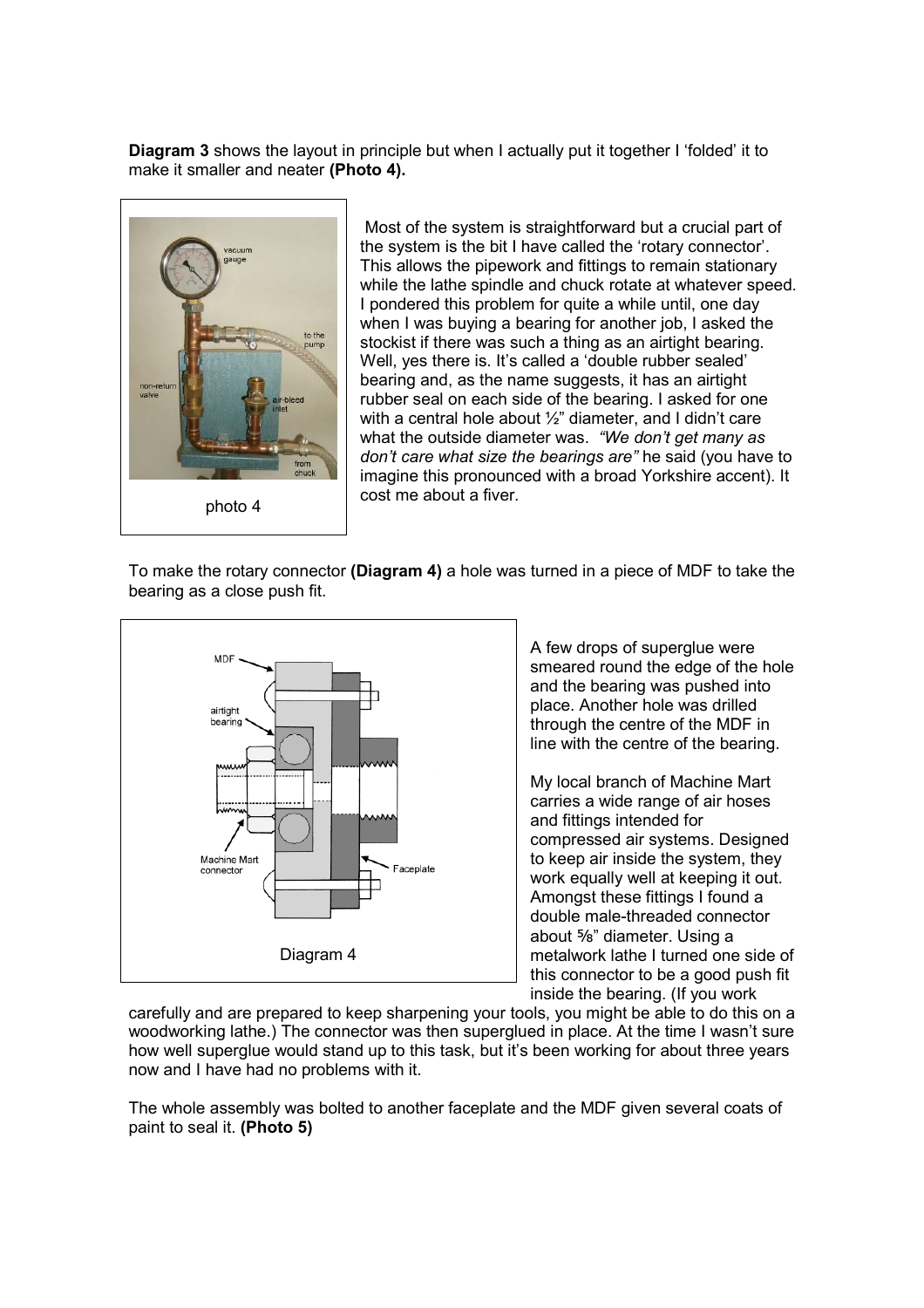

Photo 5

When screwed on the outboard spindle of the lathe it provides an airtight pathway from the chuck to the outboard connector. The fact that my lathe has a hollow spindle made life easier for me. If yours hasn't, then you will need to apply more ingenuity, or purchase an adaptor ready made.

Using standard compressed air connectors, the rotary connector can be attached to the vacuum pump by flexible hose, and the air drawn out of the vacuum chuck. The system would work at this point, but it is advisable to include a few other components.

An *in-line filter* (Photo 6) removes any dust in the air before it reaches the pump, where it might do damage. It's a good idea to have this as the first component

after the rotary connector. Mine certainly does collect dust, and must be emptied every now and then.

It is impossible to adjust the position of the workpiece when it is held by the vacuum. The air-bleed valve (Photo 7) is used to allow a controlled amount of air into the system, thus reducing the vacuum while adjustments are made. It is a gas tap, obtained from the local plumbers merchants.





photo 6

I included a non-return valve in the system (Photo 8) in the hope of retaining the vacuum in the event of the pump stopping unexpectedly, for example in a power-cut.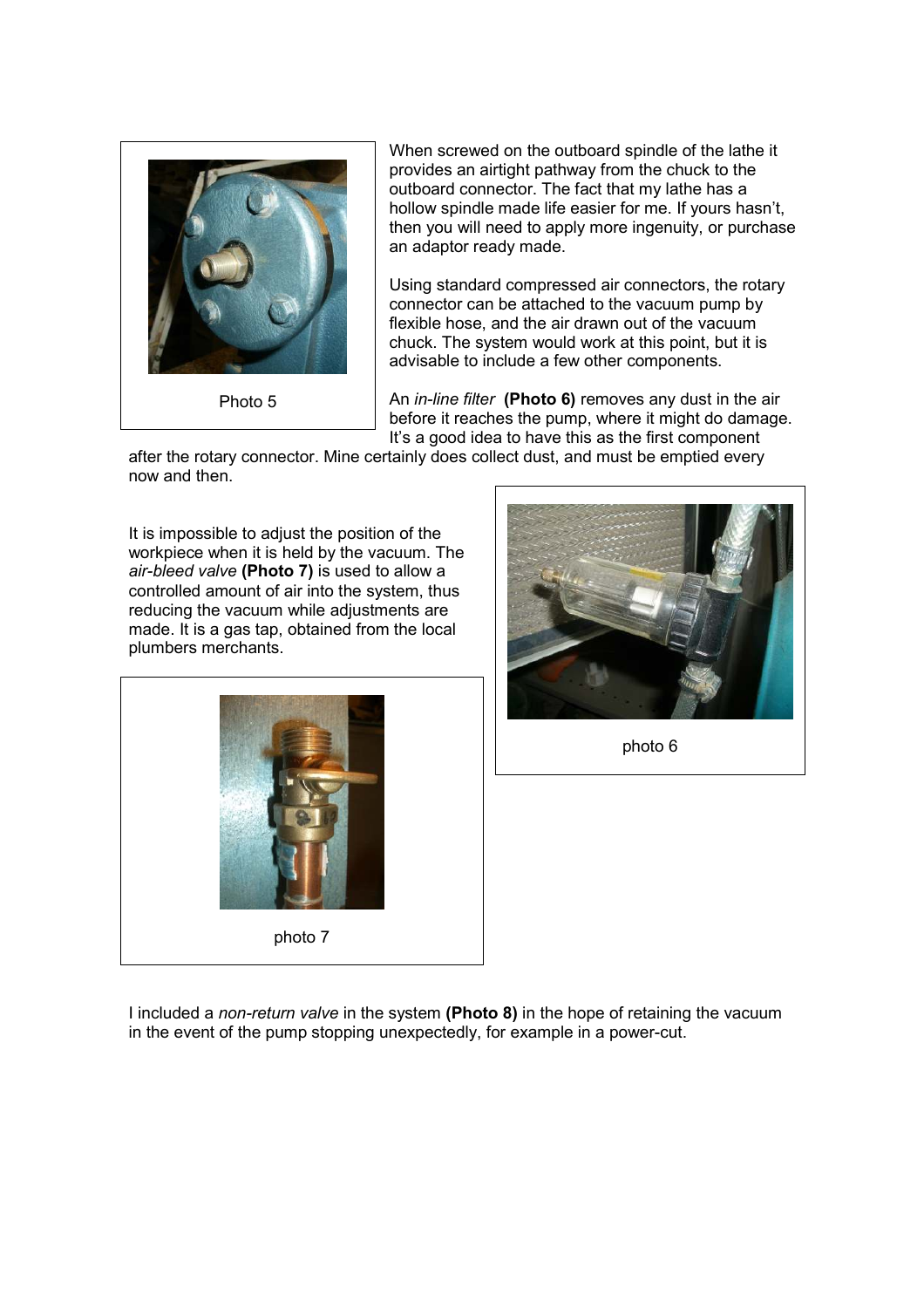I got it from the plumbers merchants. Make sure it is for gas, not water, and be careful to connect it the right way round. It should prevent air returning to the chuck if the pump stops. It was fairly cheap – again, about a fiver, but it doesn't work especially well and will only hold the work for a few seconds after the pump stops. It depends how quickly your lathe stops whether you will have time to grab the workpiece before it comes off. My lathe takes too long, I know to my cost.

The most expensive item in the system, after the pump itself is the vacuum gauge (Photo 9).



 It's not a vital component but it is very reassuring to see the needle go round the dial when you switch on the pump, and it gives you warning if your



photo 8

vacuum isn't up to scratch for some reason. It cost £17 from www.miniaturepressuregauge.com

The vacuum pump itself was, of course, the most costly item in the system. (Photo 10)

A brand new vacuum pump will cost anything from about £300 upwards. For this you also get all the peace of mind that a warranty can bring. On the other hand, I bought mine for £75 on eBay. It's given me no trouble whatever, and I'm more than happy with it. In use it is kept in a plastic box under the lathe, sitting on some bubble-wrap to absorb

vibrations. It is very quiet. If you want to try this approach, then you might like to check the following points with the seller.

- Make sure it uses a 220/240v supply as some of the gear on eBay doesn't.
- Check that it is rated for continuous use, and that it can continue to pull against a 'dead end'. What this means is that the motor doesn't need a continuous flow of air through the system to cool it, and it will continue to work after the vacuum has been formed.
- A 'rotary vane' type is maintenance free, a 'sliding vane' type needs an oil reservoir, but gives a better vacuum (I think). Mine is a rotary vane.



photo 10

• You should also check how good a vacuum it will produce, but don't expect anything near perfection.